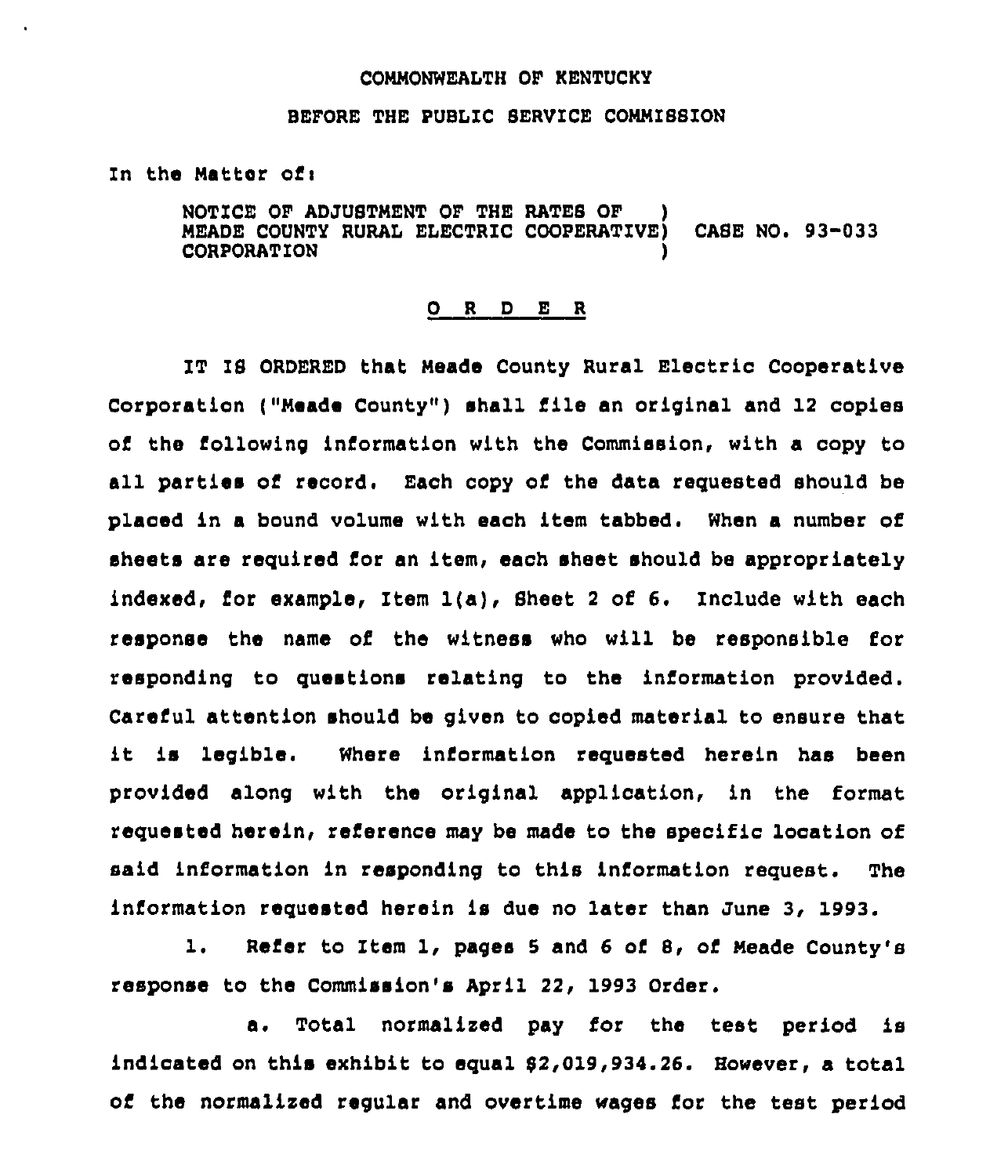plus normalized 401k for the test period equals \$2,035,122.79. Explain this \$15,238.95 discrepancy.

b. Refer to employee no. 103. Using an \$8.21 hourly rate and 2,080 hours for a normalized test year will not produce the normalised pay of \$14,121.20 as shown in this exhibit. Explain how regular normalised wages of \$14,121.20 were determined. State the reason for the proposed level of expense.

2. Refer to Item 2, page <sup>2</sup> of 26, of. Neade County's response to the Commission's April 22, 1993 Order,

a. Provide a copy of any employment contract which requires Neade County to provide medical insurance coverage to its employees.

b. State whether Meade County is a party to any employment contract which requires it to pay one half of the cost of the family plan medical insurance premiums.

c. Explain why Meade County pays one half of the medical insurance premiums for employees choosing the family plan when the annual cost of this practice exceeds the annual cost of single plan coverage by approximately \$850 per employee.

3. a. State whether any member of Neade County may obtain medical insurance through Neade County's insurance policy.

b. Zf no, list all persons who are eligible to obtain medical insurance coverage through this policy.

4. Refer to Meade County's response to Items  $3(f)$  and  $3(q)$ , of the Commission's April 22, 1993 Order. At page <sup>2</sup> of 53, Neade County states that schedules of the booked values for all motor

 $-2-$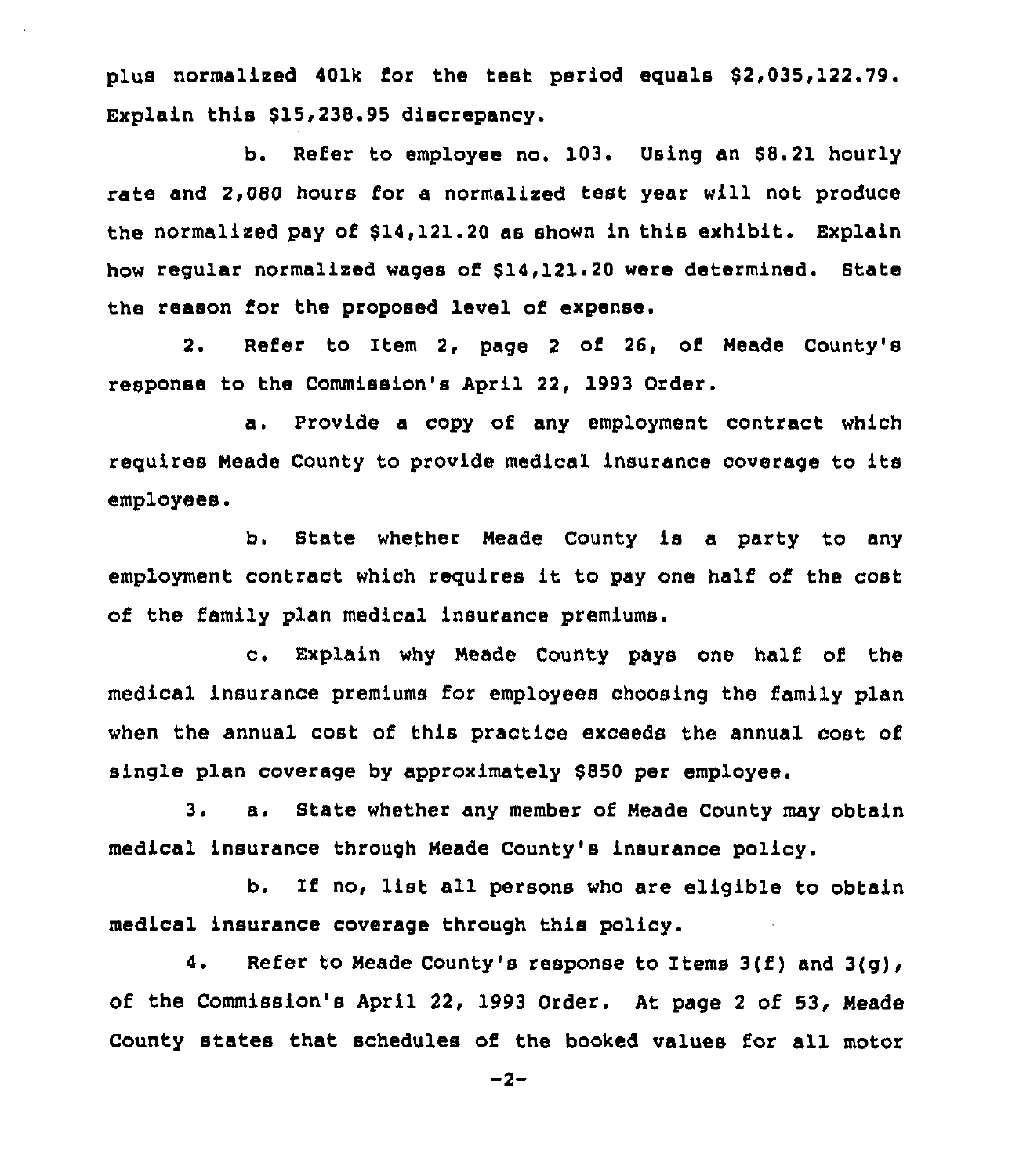vehicles for the 1992 and 1993 tax years are included as pages 52 and 53 respectively. The schedule at pages <sup>52</sup> and 53 lists only tax years 1991 and 1992.

a. Identify the tax years which are represented by these schedules.

b. If the schedule on page <sup>53</sup> represents the 1992 tax year, provide the booked and assessed values for all motor vehicles for the 1993 tax year as requested in Item 3(g).

5. Refer to Item <sup>5</sup> of Meade County's response to the Commission's April 22, 1993 Order.

a. State the date when the most recent increase in the monthly fees paid to board members was approved and became effective.

b. Provide the level of the monthly board fee paid prior to the most recent increase,

c. Provide <sup>a</sup> copy of the board minutes in which the current level of compensation was discussed and approved.

6. Refer to Item 6, page 7 of 64, of Meade County's response to the Commission's April 22, 1993 Order.

a. State the total invoiced cost of these ink pens.

b. Explain why this expense is a reasonable expense for rate-making purposes.

7. Refer to Item 9 of Meade County's response to the Commission's April 22, 1993 Order. State how the following invoiced costs are related to the provision of electric service to the members of Neade Countys

-3-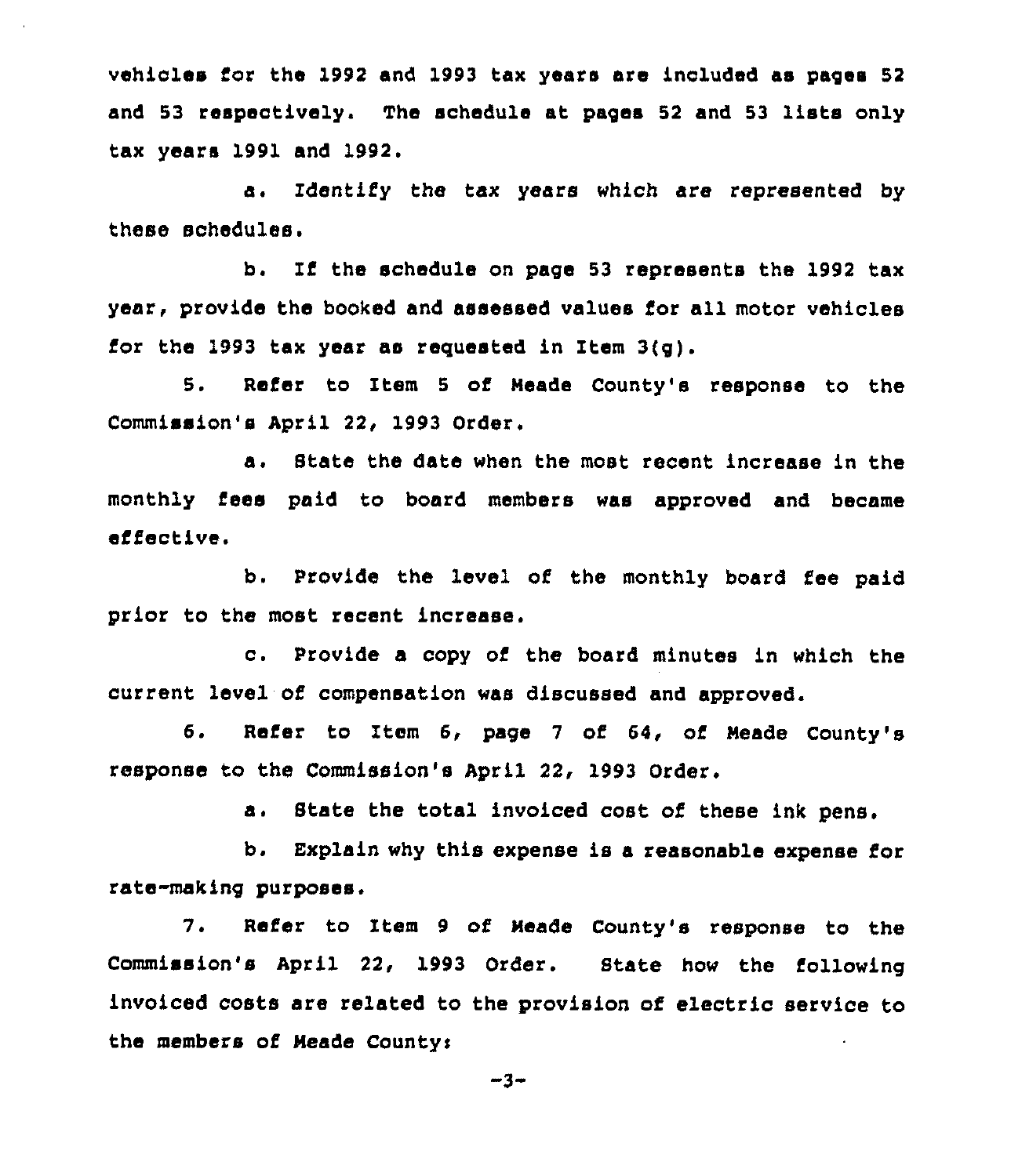a. Invoice no. 298S7, youth education.

b. Invoice no. 30281, flowers.

c. Invoice no. 30325, youth education.

d. Invoice no. 30540, youth education.

e. Invoice no. 30562, youth education.

f. Invoice no. 30662, youth education.

g. Invoice no. 30915, youth education.

h. Invoice no. 31344, agriculture community recog-

nition.

i. Invoice no. 31378, county fair display.

Invoice no. 31563, county fair display. j.

k. Invoice no. 31983, youth education.

1. Invoice no. 32115, youth education.

m. Invoice no. 32437, flowers.

n. Invoice no. 32668, flowers.

8. Refer to Meade County's response to Item <sup>9</sup> of the Commission's April 22, 1993 Order.

a. Provide a copy of the advertisement supporting invoice no. 29873.

b. Btate why the invoiced costs associated with invoice nos. 32530 and 32540 should not be considered promotional in nature.

9. Explain why Neade County pays a portion of the premiums for medical insurance coverage for Board of Directors members when they are not employees, are paid a fee for each meeting attended and reimbursed their expenses.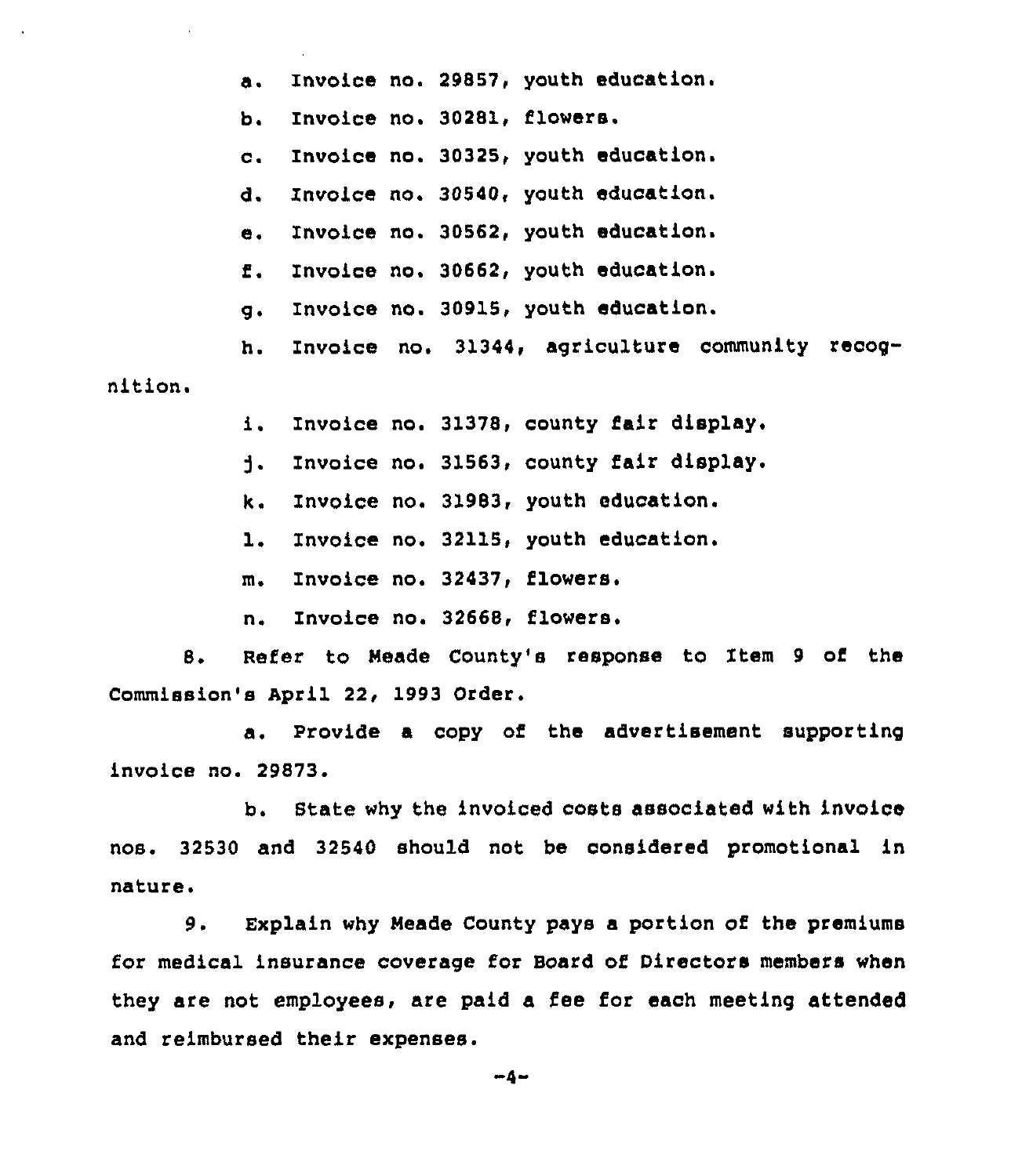10. Refer to Meade County's response to Item 25, pages 3 and <sup>4</sup> of 4, of the Commission'a March 1, 1993 Order.

a. Provide a breakdown of the compensation paid to Meade County's attorney(s). At a minimum, this breakdown should separately show amounts paid for retainer services, specific litigation costs, benefits costs-including medical, dental and life insurance, and meeting expenses.

b. Explain why expenses other than the retainer and specific litigation charges should be included in the reasonable level of expenses for rate-making purposes.

11. In its response to Item  $14(a)$  of the Commission's April 22, 1993 Order, Neade County states that its capital management plan was filed in response to Item 13 of the Commission's March 1, 1993 Order. The response to Item 13 includes the policy regarding capital management and states that the policy goals are to be reached and maintained by the establishment of a capital management plan. No capital management plan is included. Provide a copy of the capital management plan, if any, in effect during the test year.

12. Refer to Item 7, page 7 of 16, of Meade County's response to the Commission's March 1, 1993 Order. For each of the Account No. 131 sub-accounts, providei

a. The interest income earned on each cash or investment subaccount during the test year.

b. The test year-end interest rate available on each cash or investment subaccount.

 $-5-$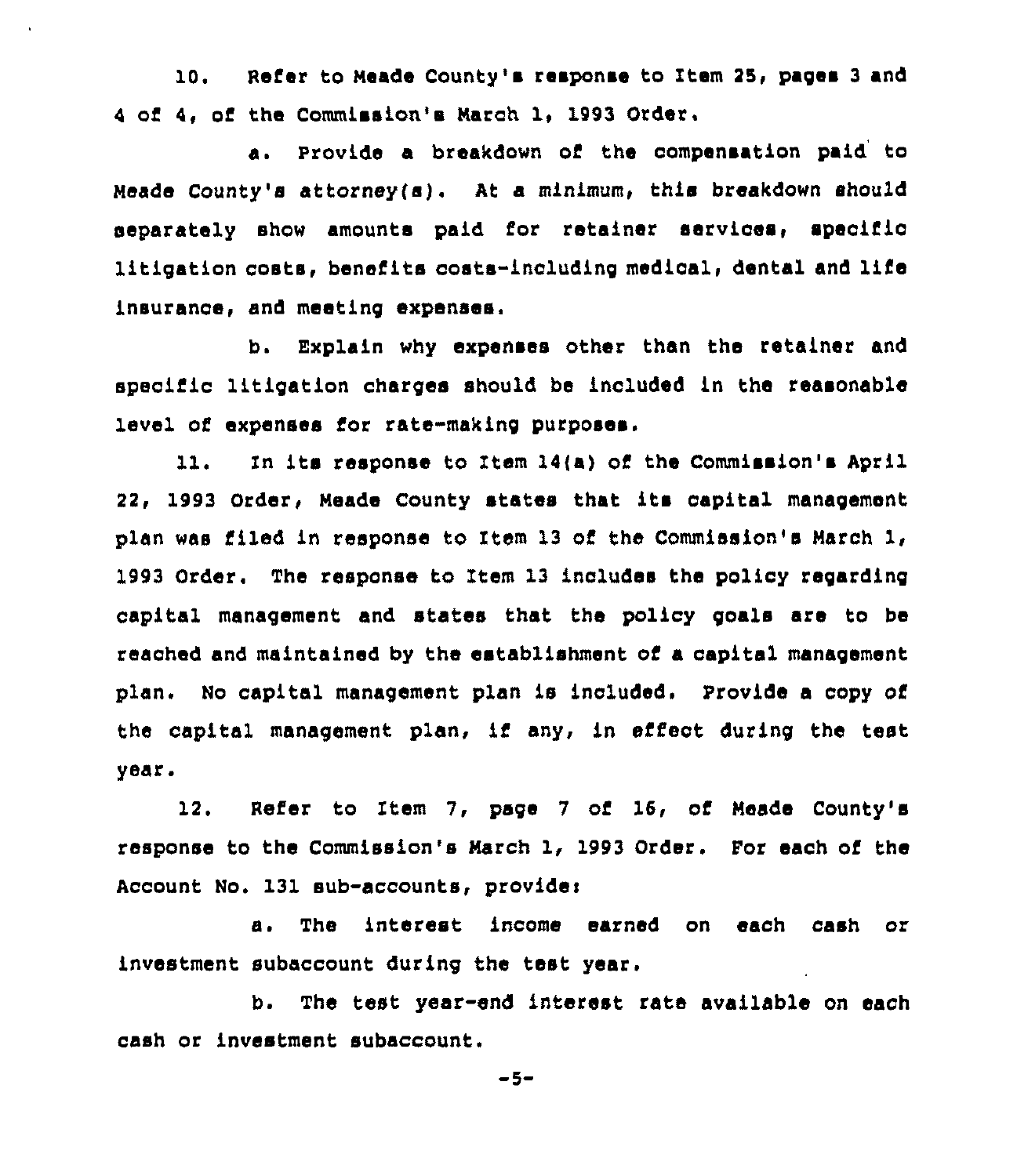13. Refer to Item 7, page 7 of 16, of Neade County's response to the Commission's Narch 1, 1993 Order. Provide a complete narrative explanation of the purpose of Account No. 131.170.

14. Refer to Exhibit C, page 3 of 4, of Neade County's application. Provide the followingi

a. A complete breakdown of the \$87,823.98 in Non-Operating Nargins - Interest recorded during the test year.

b. <sup>A</sup> complete breakdown of and narrative explanation for the 817,326.08 recorded as Other Deductions.

15. Refer to Item 19(a), pages 2-13, of Neade County's response to the Commission's April 22, 1993 Order.

a, Provide authority for the statement that the minimum plant method is the standard approaoh used for oost-of-service studies involving rural electric cooperatives.

b. State whether a sero-intercept study was performed by Meade County. If yes, provide the results of such study.

16. Refer to Neade County's response to Item 19(b) of the Commission's April 22, 1993 Order.

a. According to Meade County's response, transformer allocation was determined by multiplying 8295.33 by 19,652 customers and by 55.76 percent (the number of transformers per customer). This method yields \$3,236,212.91, not \$3,236.226. Explain how the 63,236,226 amount was derived.

b. Electric Utility Cost Allocation Nanual (National Assn. of Regulatory Utility Regulatory Commissoners', Jan. 1992)

-6-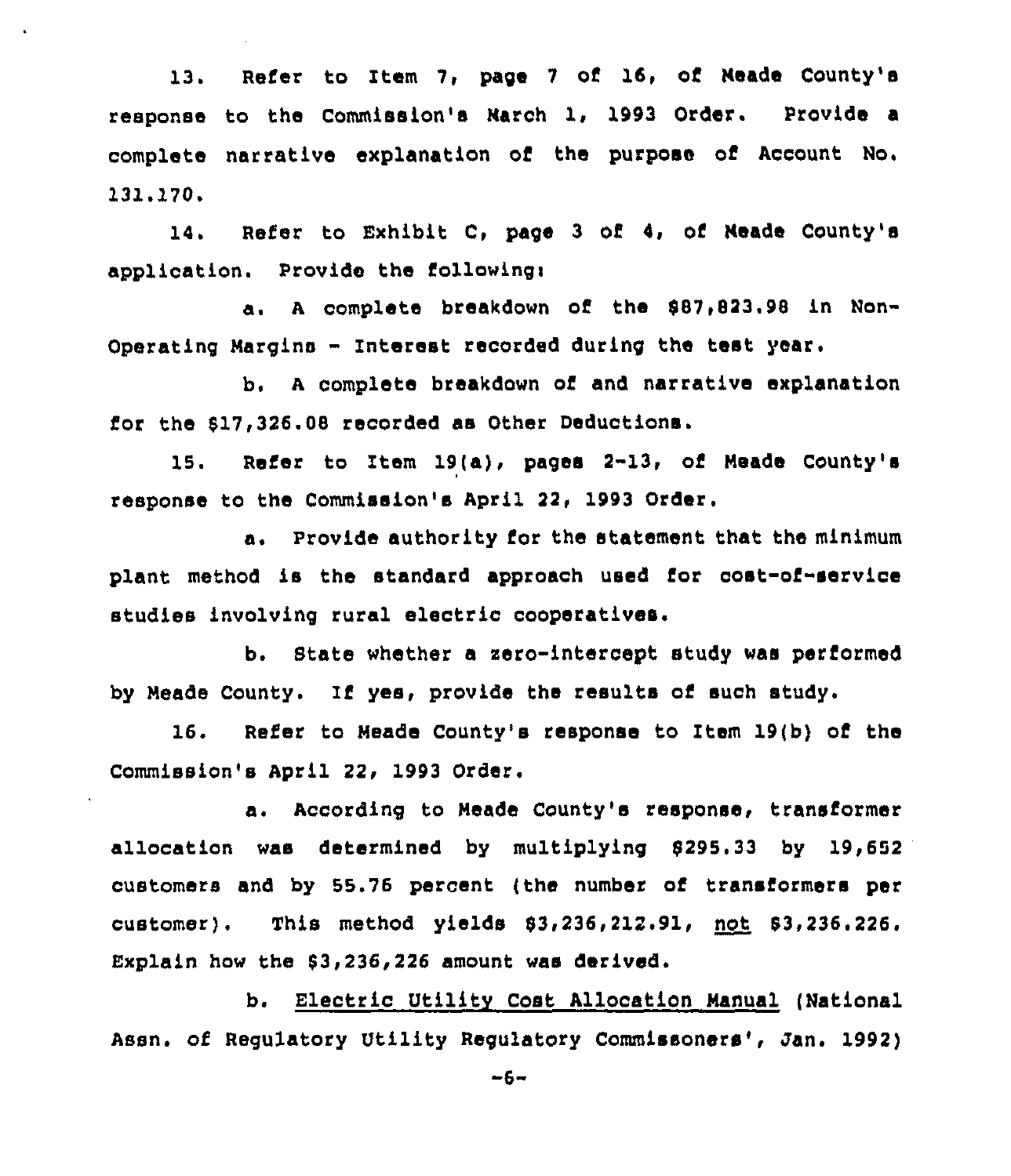provides that the customer share of Account 368 may be determined by multiplying the average installed book cost of minimum sime transformer by number of transformers in that plant account. State whether Meade County believes that this method is appropriate.

17. Refer to Item 20 of Neade County's response to the Commission's April 22, 1993 Order.

a. Explain how the distribution plant weights are related to service entranoe and meter costa and the number of customers.

b. Explain how billing weights per class are related to average meter reading cost, number of readings, and the number of bills per year.

18. Refer to Item 21 of Meade County's response to the Commission's April 22, 1993 Order.

a. State whether the cost-of-service study will be amended to reflect the change in Account 360's allocation. Explain.

b. State whether it is Meade County's position that services and meters have no demand component and should be allocated solely to consumers.<sup>1</sup> If yes, explain this position.

19. Refer to Item 27(b), page 10 of 13, of Neade County' response to the Commission's April 22, 1993 Order and to Meade County's Application LBC Exhibit 9, page 23 of 36.

 $\mathbf{1}$ The quotation from the NARUC manual given in question 21 of the April 22, 1992 Order was inadvertently omitted and was taken from page <sup>90</sup> (chapter 6, section II).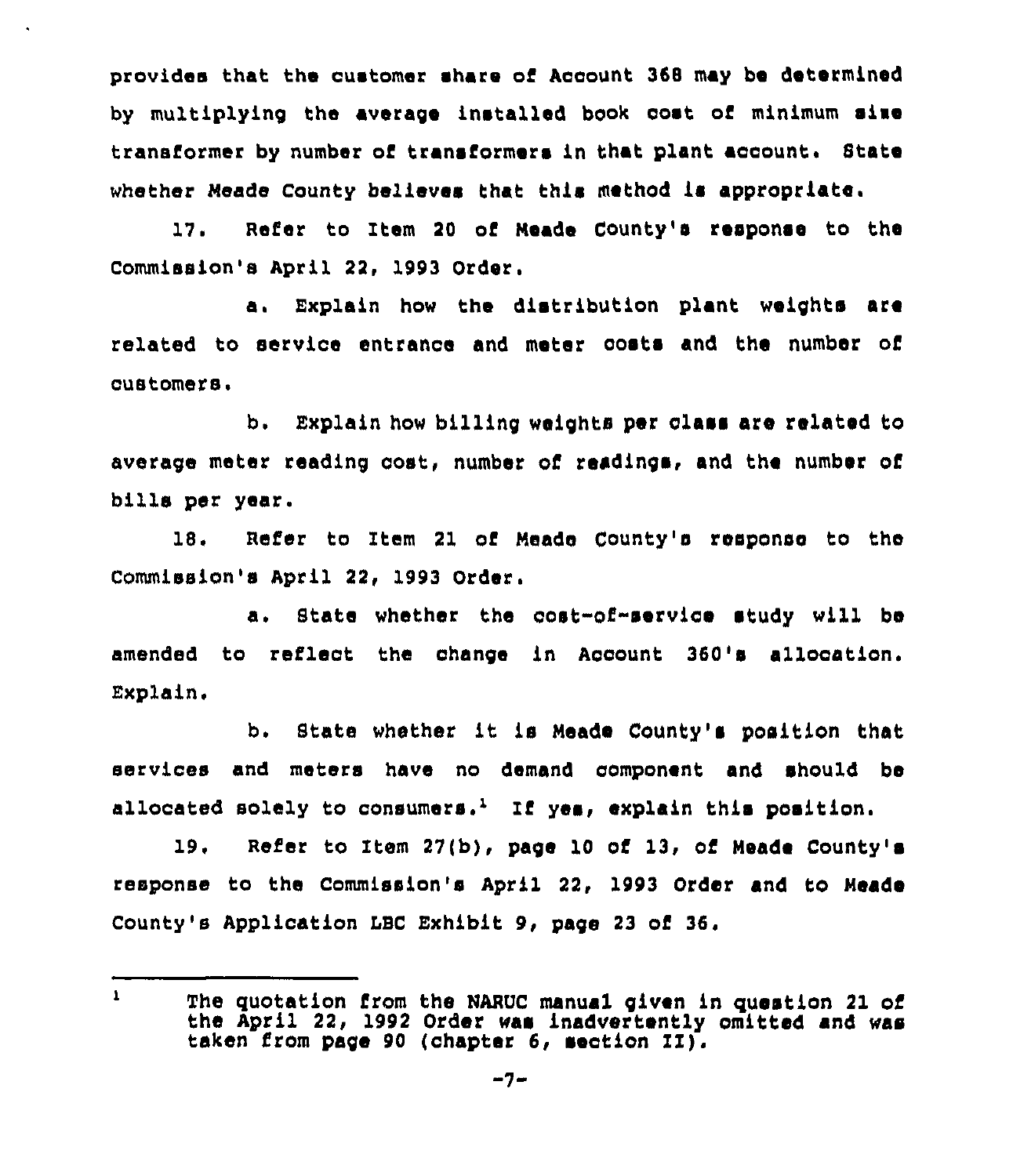a. State whether the average monthly demand figures listed in LBC Exhibit 9 are the sum of total monthly demand divided by 12 months for each of the firms. Explain.

b, Explain how the coincidenoe factors for each quatomer in the large power rate class were determined.

c. Explain how the average monthly demand of 12,232 KW and the coincidence factor of 67 percent were determined.

d. Explain why the general service 0-49 class factor should be the same as the large power class factor. provide all studies to support this position.

e. State whether, by allocating only the residential, commercial and general servioe 0-49 (clOKW) classes demand using KWH sold, Neade County is ignoring class load factors and using two different methodologies to allocate total demand. If no, explain why not,

20. Refer to Items 27(c) and (d) of Meade County's response to the Commission's April 22, 1993 Order,

a. State whether Meade County has noncoincident peak demand data for each of its substations.

b. State whether the total of noncoincident peak demand for each substation equals 568,308 KW-NOS.

c. (1) State whether Meade County is taking the monthly average of the total system noncoinoident peak (equal to 47,359 KW) and terming it the average coincident system peak.

-8-